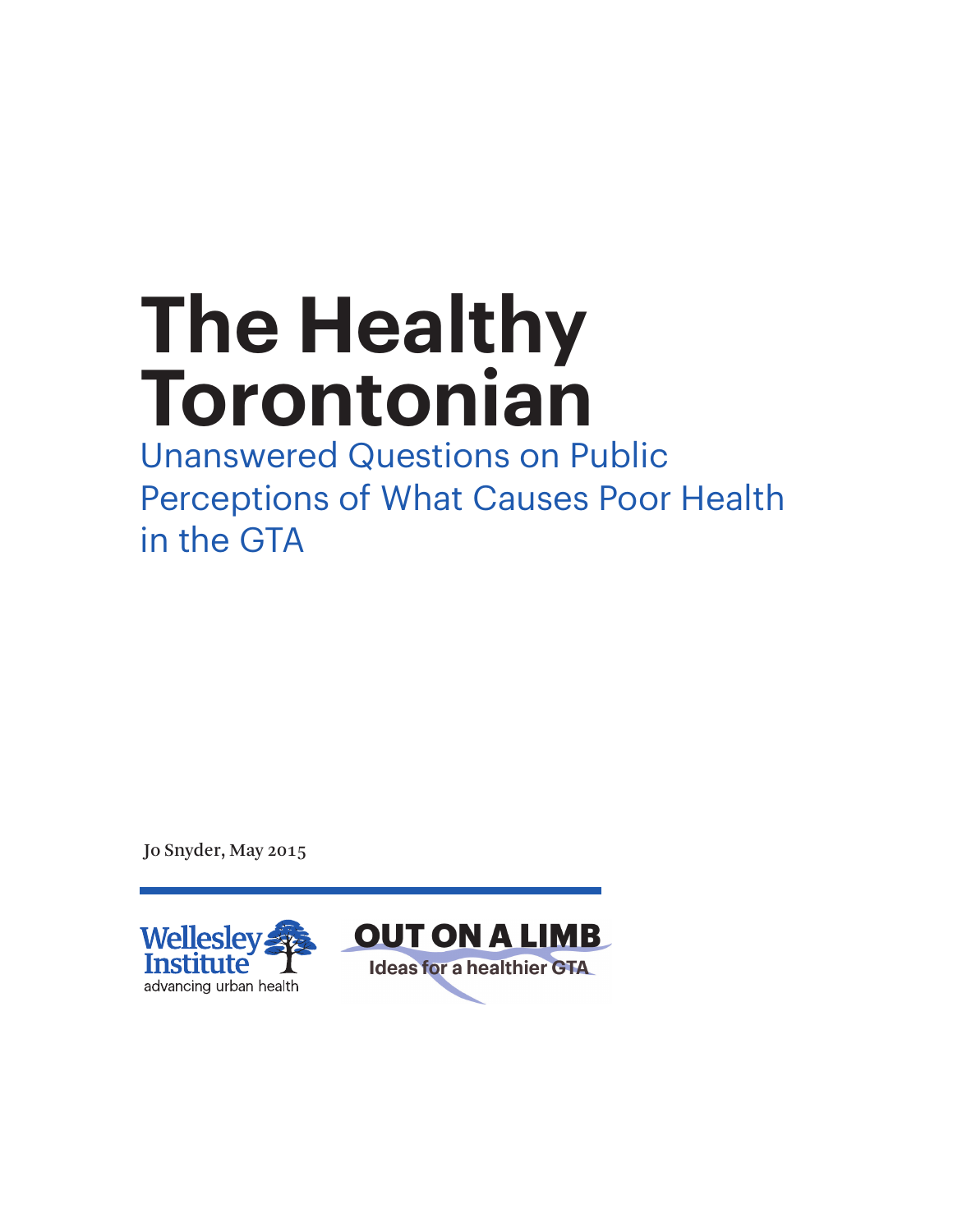## The Wellesley Institute engages in research, policy and community mobilization to advance population health.

ABOUT THE SERIES

Out on a Limb is a think piece series by Wellesley Institute. It aims to stimulate ideas and new conversations around improving health and health equity in the Greater Toronto Area.



Copies of this paper can be downloaded from www.wellesleyinstitute.com.

The Healthy Torontonian | Out on A Limb Series © Wellesley Institute 2015

10 Alcorn Ave, Suite 300 Toronto, ON, Canada M4V 3B2 416.972.1010 contact@wellesleyinstitute.com

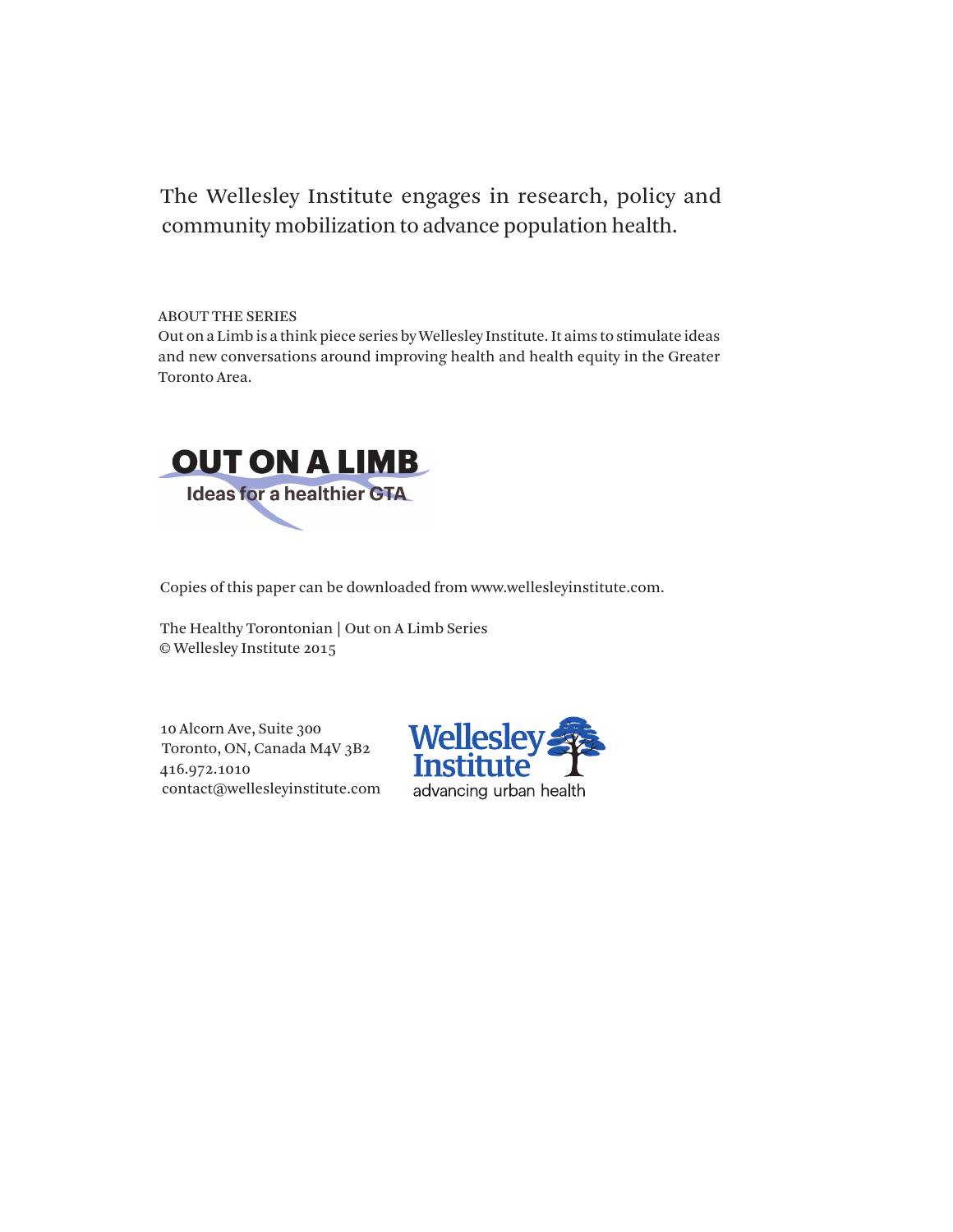## **The Healthy Torontonian**

As evidenced by our commuter cyclists, packed public parks, and many citizen city building initiatives, Torontonians are engaged and invested in the future of their city. Jane Jacobs and others have inspired what an ideal city could look like in [The Death and Life of Great Cities](http://www.theguardian.com/books/2011/oct/14/jane-jacobs-death-and-life-rereading), but David Hulchanski has shown us the reality of Toronto's growing segmentation in [The Three Cities Within Toronto.](http://www.urbancentre.utoronto.ca/pdfs/curp/tnrn/Three-Cities-Within-Toronto-2010-Final.pdf) These theories consider our streets and connectedness, our incomes and what divides us, but it is rare for them to make the further link to our physical and mental health. And the question, "What does good health look like in the City of Toronto?" has not been asked.

Our health care system is an important symbol of Canadian identity (3). Health care policy and funding is at the top of mind during elections and budget season. But, when we think about health, all too often we lean heavily on assumptions of personal responsibility and the solutions are medical care. So when uncle John gets diabetes we think about his poor diet and lack of exercise and expect swift medical attention when he gets complications. We want a high quality

health care system to mind these matters.

### **We know little about the public's perception of what causes poor health.**

At the same time we all know that good

health is about more than doctors, drugs and hospitals. The social determinants of health are the conditions in which people are born, grow, work and age. But these somehow often get forgotten when we talk about health. Dennis Raphael asks why "the social determinants of health are not the primary understandings held by the public, health workers, and government policy makers when it has been pointed out that the 'holy trinity of risk' of tobacco, diet, and physical activity receives the predominant share of attention by public health workers and government policy makers?" (10).

Surprisingly, we know little about the public's perception of what causes poor health and the social determinants of health. We need to know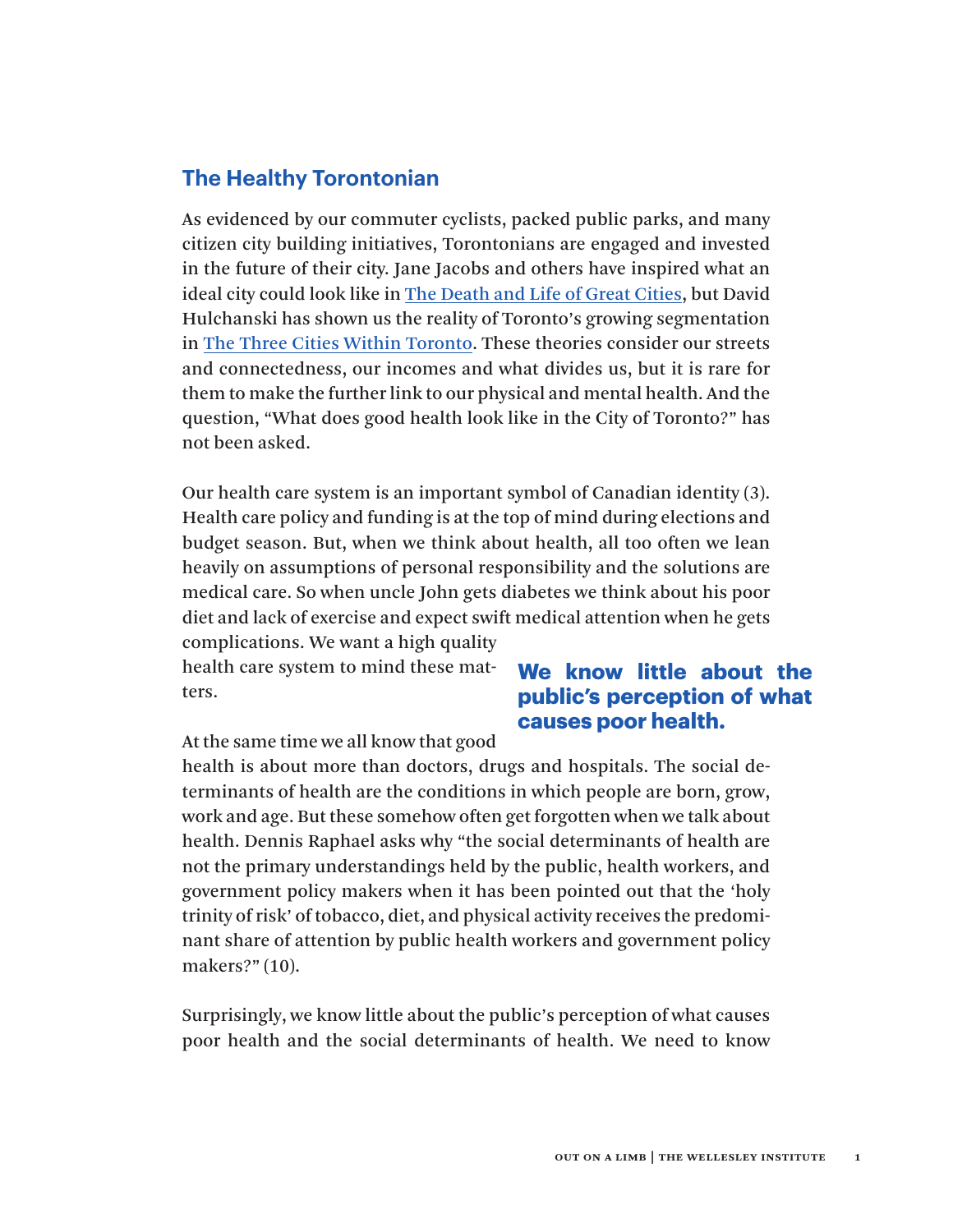more about the public understands these concepts if we are to work toward health-enhancing economic and social policies that emphasize the social determinants of health that also generate widespread public support.



Global Roots Garden at The Stop Community Food Centre. Photo by Aviva West.

There is already a lot happening to improve the health and well-being of Torontonians. Work has been done to make parks and green spaces safe and inclusive like at [Dufferin Grove Park a](http://dufferinpark.ca/home/wiki/wiki.php)nd [R.V Burgess Park](http://www.citylab.com/design/2014/09/how-an-oven-changed-the-fate-of-a-neglected-toronto-park/379965/) in Thorncliffe Park. We support food banks like [The Stop Community Food](http://www.thestop.org/) [Centre th](http://www.thestop.org/)at consider so much more than just calories in tummies when organizing programming. We debate transit in city hall trying to work out the best solution to get people from home to work and back home again, [even though the fruits are yet to be seen](http://www.torontosun.com/2015/01/24/toronto-debates-while-other-world-cities-move-on-transit). We talk about jobs and wages and [improving conditions for workers](http://www.workersactioncentre.org/press-room/policy-papers/). At Toronto Public Health the vision is "a healthy city for all" and their mission is to reduce health inequities and improve health for the whole population and they have worked hard to connect our health to our daily lives and activities, like in their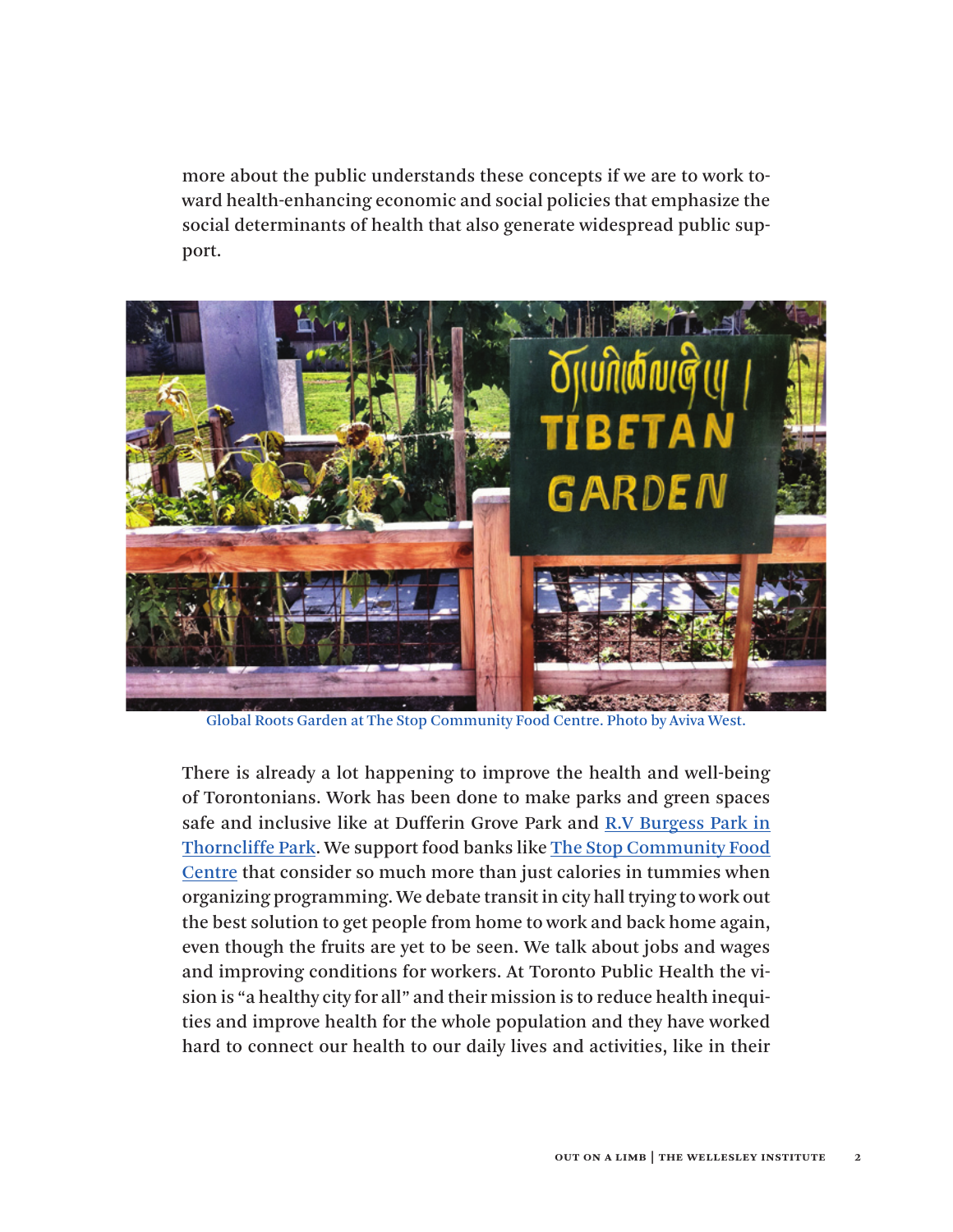[Walkable City report](http://www1.toronto.ca/city_of_toronto/toronto_public_health/healthy_public_policy/hphe/files/pdf/walkable_city.pdf) (13). If these are the things we mobilize around and debate and value, then why don't we connect them all together when it comes to the onus on individual health?

This paper touches briefly on a few recent studies done in Canada and the United States that have gauged public perceptions of health causation, or what causes or puts us at risk of poor health. The studies from the U.S. show us what we know about high-level social determinants of health messaging. The Canadian studies show us that Canadians are more open to social determinants of health messaging than our American counterparts but still too often equate health with personal responsibility and therefore reducing health-care costs remains a high priority, and an essential value. We don't know much about the Toronto context specifically, but Toronto Public Health and the United Way research shows that there is some understanding of the impacts of health inequities and inequality in our city.

Through this discussion, this paper identifies barriers to public understanding of social determinants of health and how economic and social policies aimed at social determinants of health can reduce health disparities. It identifies some gaps in knowledge about social determinants of health in the GTA and suggests that a better understanding of Torontonians perceptions of health causation may improve our ability to communicate social determinants of health and build broader support for health-enhancing economic and social policy.

#### **What We Know: Public Perceptions of Health Causation**

Most people understand in a real sense that eating right, getting enough sleep and being active will result in better personal health. Don't drink too much. Don't smoke. Don't eat a bag of chips for breakfast everyday. But less is understood about social factors that contribute to poor health.

About 50 percent of health outcomes are influenced by a person's socioeconomic environment (1). That's a huge proportion. However, Canadian public opinion remains that diet and nutrition and physical activity are the top factors contributing to health while social and economic factors like income and employment, education and health care access register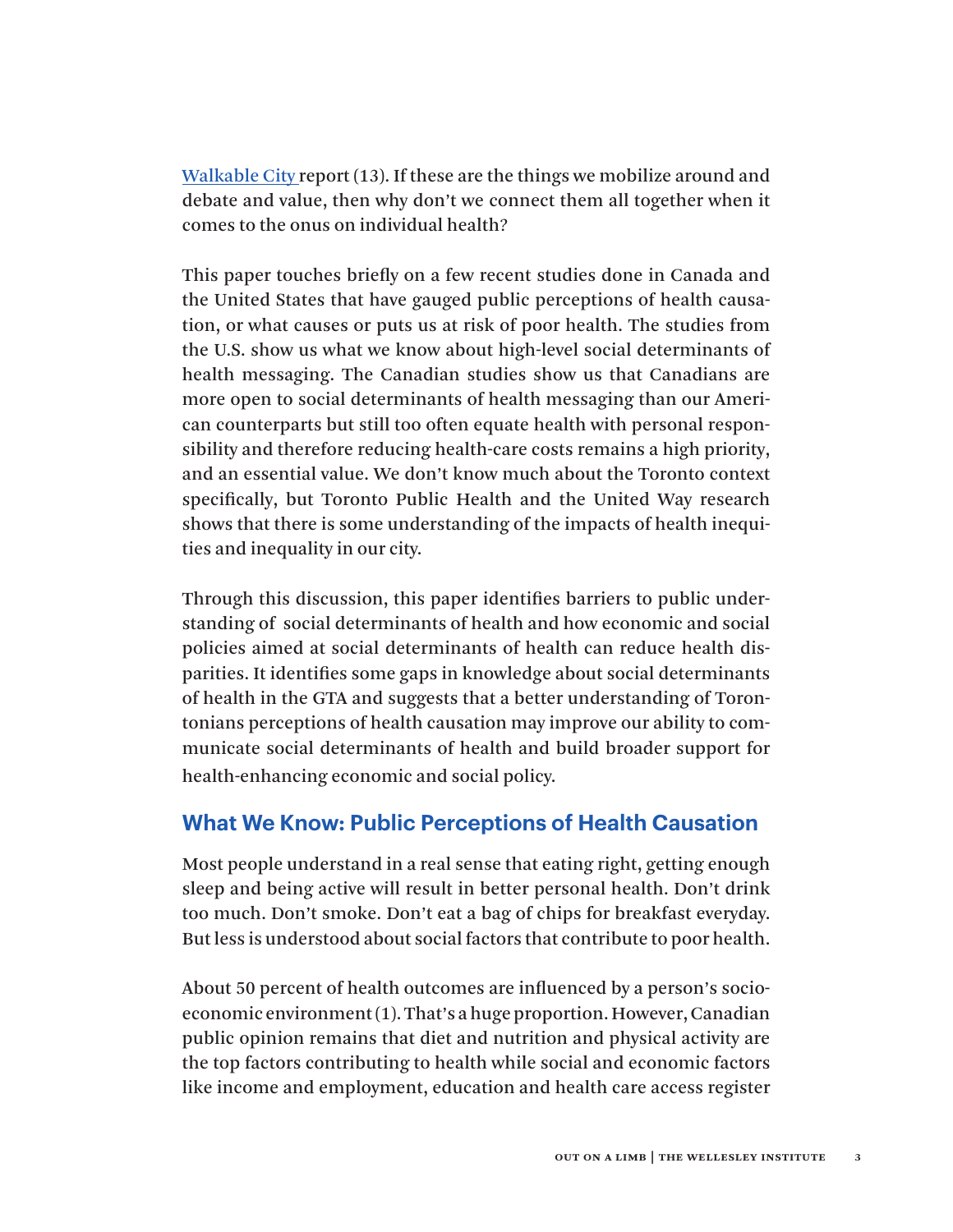much lower on the scale (4). This same study looks at media stories covering health and finds that the environment and personal health behaviours "were the top two health determinants covered by the print media in all of the regions across Canada" during the timeframe of the study (4).

If people got the right messages at the right time connecting social determinants of health to risk for poor health outcomes to health enhancing economic and social policy, could we move the needle on health?

Good jobs create conditions for good health. So do green spaces. So does affordable housing free of bed bug infestations and black mold, with windows that open to let in fresh air.

There are a handful of interesting studies on the public's understanding of social determinants of health. In work done in the United States by

## **If people got the right messages at the right time... could we move the needle on health?**

Sarah E. Gollust, she found that people's views on the causes of health differences were impacted by their ideological frame. In the U.S., conservatives were less likely to recognize health inequities than liberals. Part of this is attributed to the strong sense of individual responsibility and the narrative of equality of right rather than equality of opportunity that permeates American culture. However, the public doesn't fully subscribe to this narrative 100 percent and there is encouraging room for positive messaging on the social determinants of health.

In an earlier study by Gollust, people exposed to social determinants of health messaging were more likely to acknowledge the existence of social factors in causing Type 2 diabetes. This illustrates that connecting social determinants of health to poor health outcomes may make people more likely to support policy interventions that target social determinants of health (6). But Gollust also found that this response was different depending on ideology, with conservatives being more resistant to these messages. This demonstrates that raising awareness of social determinants of health is not the fast fix to increasing support for social policy on social determinants of health. "Raising awareness of the range of ways policies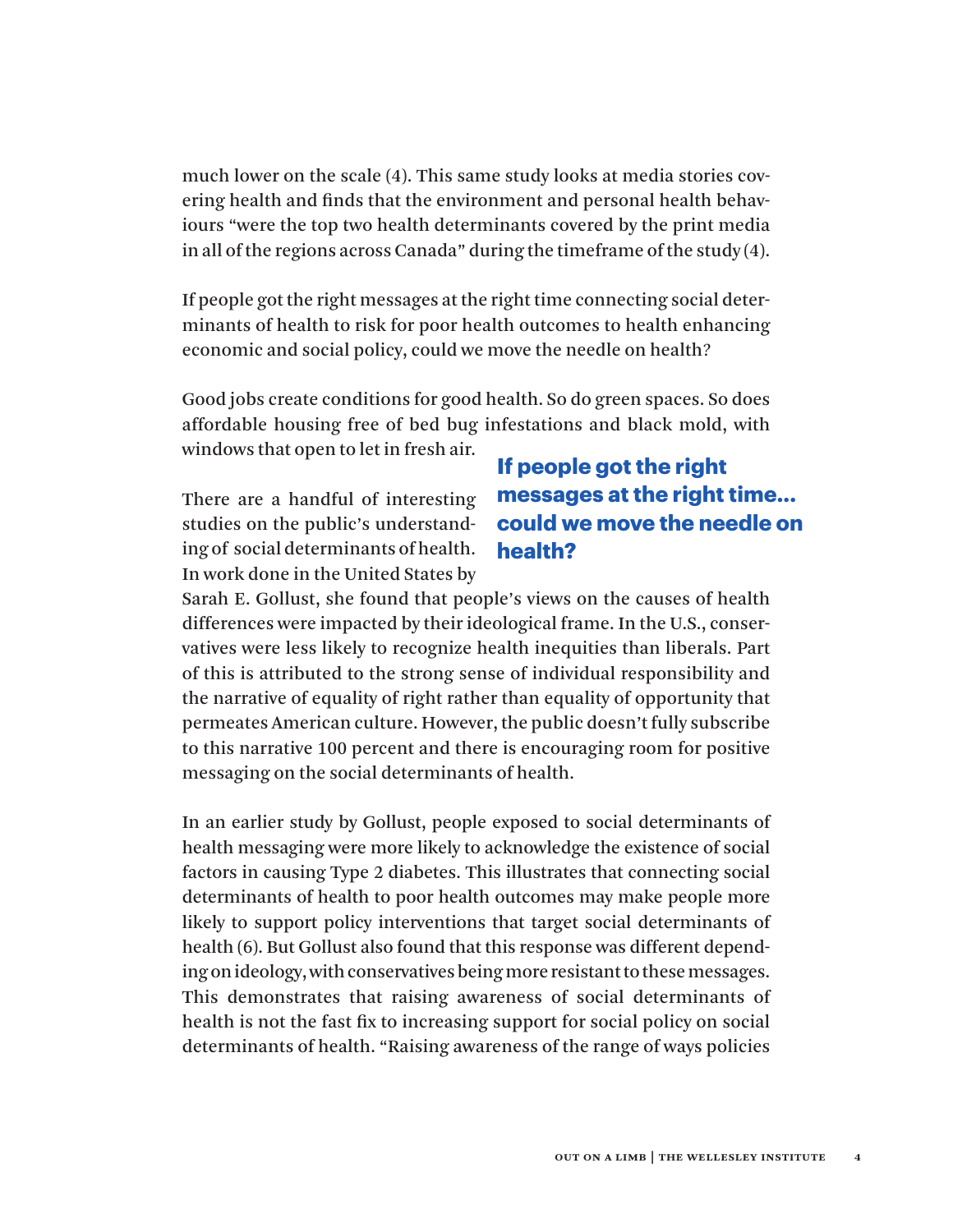can influence health," says Helen Lundell in her paper on Health Causation and Inequality, "and thus the range of ways in which policy makers can fulfill their responsibility, beyond regulating behaviors, might promote a more complex view of health and support for broader upstream initiatives" (9). But people are still left to make the connections.

In Canada, research shows that Canadians in particular who believe in structural or systemic explanations for health inequalities were also more supportive of social policies to address poverty than those who connected health outcomes primarily to behaviour, but that broader determinants of health are still less recognized as having an impact on health. In work done by the Canadian Institute for Health Information (CIHI), they found that "lifestyle issues such as lack of exercise, smoking, poor nutrition and stress were considered to be important factors influencing health." Nearly one quarter of respondents didn't consider one group as having any worse off health than any other group, though 30 percent of people identified that being economically disadvantaged contributed to poor health (4). Behavioural factors like diet and nutrition, physical activity and not smoking along with proper rest were the top four factors contributing to good health, according to the 2003 CIHI survey. Researchers found that while Canadians readily identified individual factors as highly important to influencing health, no population level factors influencing health were identified.

CIHI, who revisited the The Citizen's Dialogue on the Future of Health In Canada report, indicated that people wanted more focus on prevention education and wellness programs to cut down on future health care costs, reinforcing the frame that good health is an individual responsibility and health care is the solution.

In 2014, the Halton Region Health Department released a report called "Attitudes and Beliefs about Social Determinants of Health." What makes addressing social determinants of health challenging the author says is that "perceptions of factors that influence health tend not to include those elements related to socioeconomic status such as income, education and employment" (1). It doesn't fit that our socioeconomic en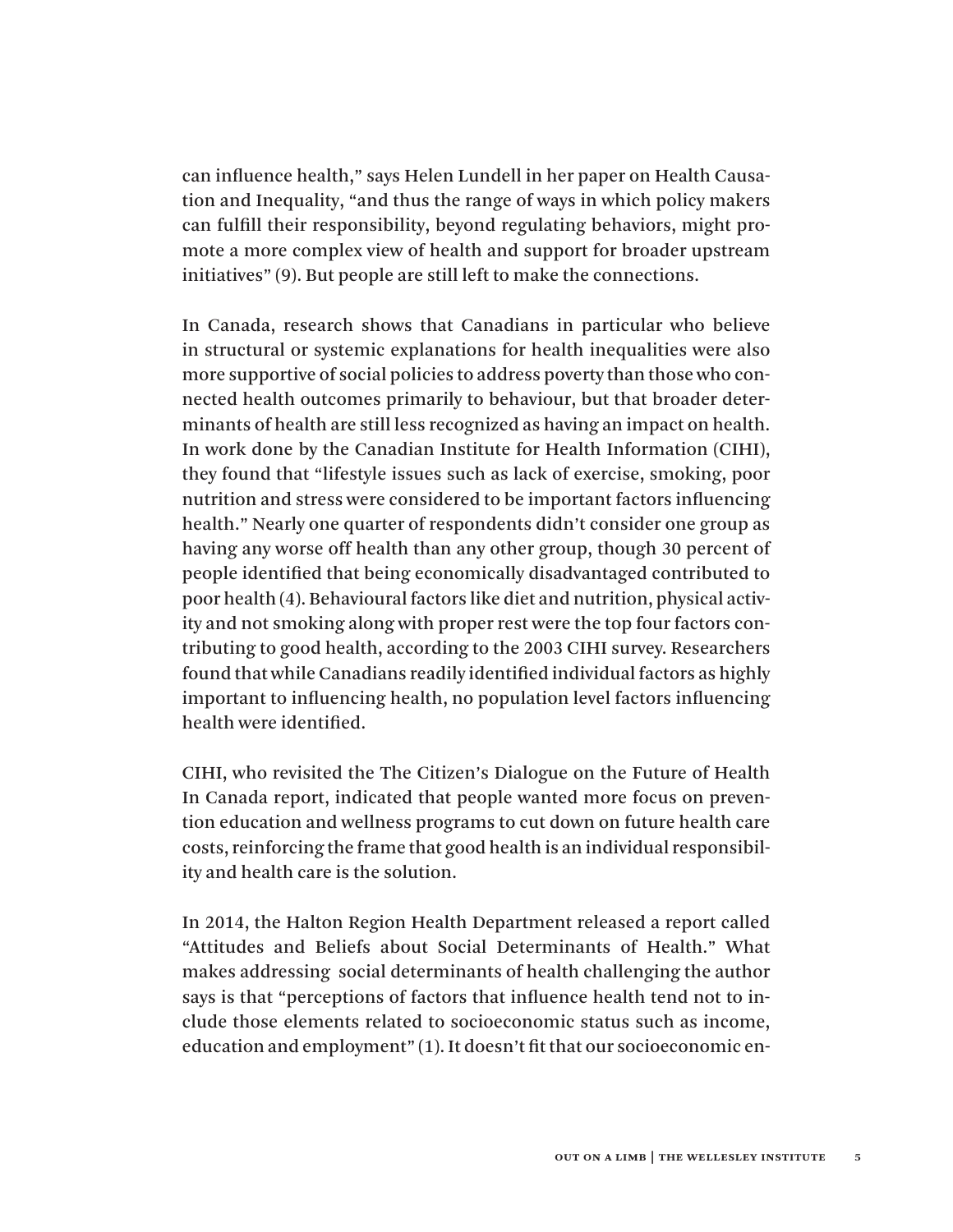vironment accounts for 50 percent of population health outcomes but yet people's perceptions of poor health outcomes still seem to land largely on behavior time and time again.

These Canadian findings are interesting because they help to demonstrate how we are currently communicating population health, and that social determinants of health issues aren't connecting with people and being reflected in public opinion about health causation. The focus on individual responsibility with an eye to lowering health-care costs seems out of sync with Canadians who, studies show, have a sense of collective responsibility for each other (2). Canadians still largely look at investing in health care as a path to solutions for good health in this country.

## **The System of Poor Health**

The social determinants operate in a system of direct and indirect causal relationships. Like climate change things that happen in society are not direct, they are a complex system of factors that are linked to each other (7,8). How do the concepts of systemic causation and direct causation play into our understanding of social determinants of health? Direct causation ideation says that if you eat junk food every day you'll get fat, or worse yet, you'll get Type 2 Diabetes or heart disease. Systemic causation says, the result is Type 2 diabetes, but the path to get there is directed by a whole system of causal relationships from your job, to your education, to your diet as a child. This list of connecting factors that increase risk can extend to the neighbourhood you live in and its proximity to grocery stores that sell fresh food, to your neighbourhood environment and how able you are to move around in it, to your social relationships that dictate whether or not you will get out of your house and move around in your neighbourhood. This is the system wherein the social determinants live.

We know a fair amount about the health of Torontonians in particular as it relates to income inequality. Toronto Public Health's [The Unequal](http://www.toronto.ca/legdocs/mmis/2015/hl/bgrd/backgroundfile-79096.pdf) [City](http://www.toronto.ca/legdocs/mmis/2015/hl/bgrd/backgroundfile-79096.pdf) looks at differences in health outcomes between income groups in Toronto. United Way Toronto's major release [The Opportunity Equation](http://www.unitedwaytoronto.com/) give us many insights into the impact of income inequality on the City of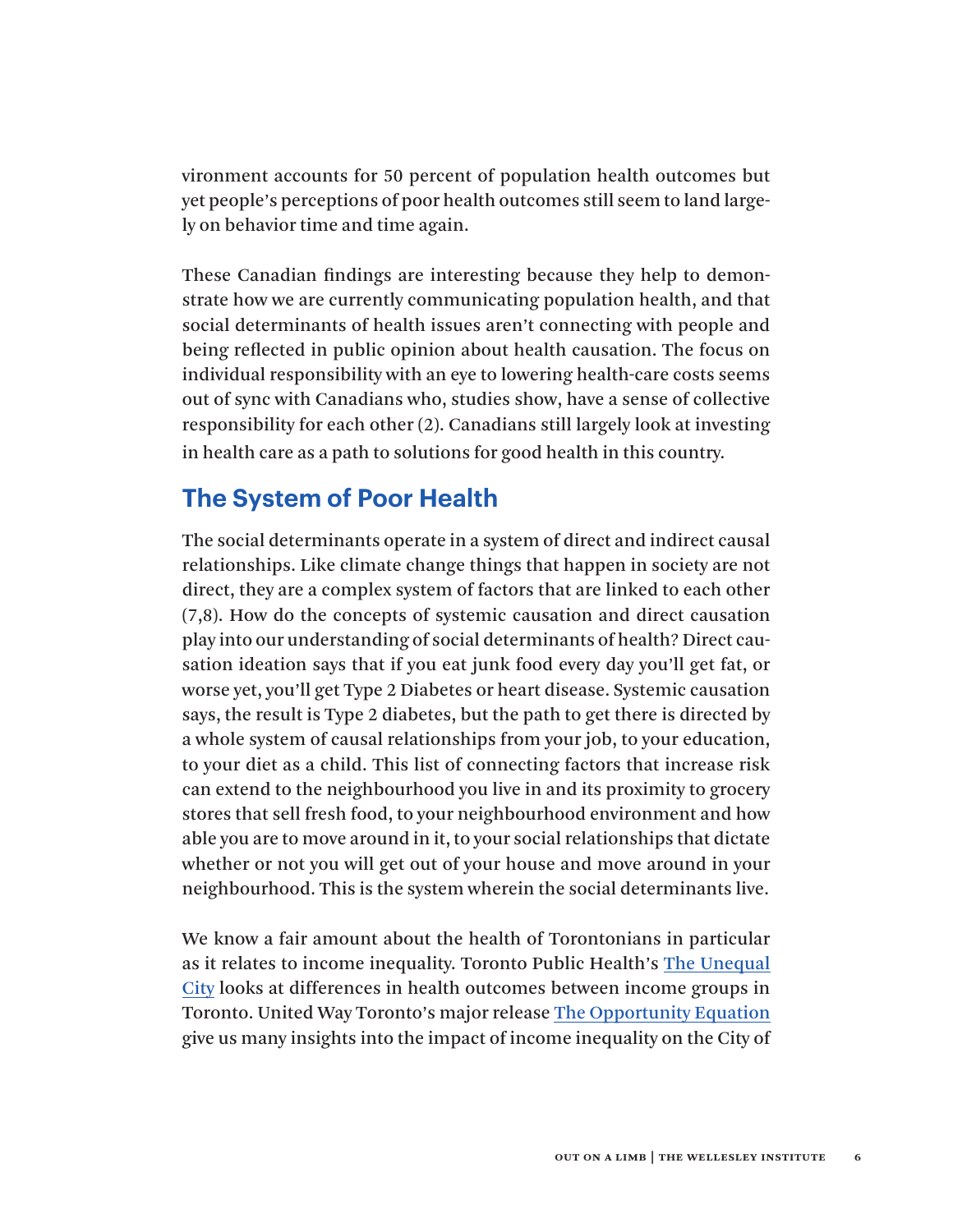Toronto including the important insight that 86 percent of Torontonians feel the income gap is too large (14). Poverty is a major contributor to health and supporting growth for good jobs and fair wages are certainly positive solutions for alleviating poverty and reducing health disparities along with closing the income gap.

We know about the health impacts of employment and the [dramatic im](http://www.toronto.ca/legdocs/mmis/2013/hl/bgrd/backgroundfile-62904.pdf)[pacts of racism on health and well-being](http://www.toronto.ca/legdocs/mmis/2013/hl/bgrd/backgroundfile-62904.pdf) in Toronto. We also know that poor health and rising instances of chronic disease are [clustered in the](http://www1.toronto.ca/wps/portal/contentonly%3Fvgnextoid%3D51c30e32cc2c1410VgnVCM10000071d60f89RCRD) [poorest parts of our city](http://www1.toronto.ca/wps/portal/contentonly%3Fvgnextoid%3D51c30e32cc2c1410VgnVCM10000071d60f89RCRD). What we don't know is how deep the population's understanding of the social determinants of health is and what messages are out there about health causation.

## **Improving Understanding of Social Determinants of Health Can Improve Economic and Social Policy**

There are many policy levers that influence the social determinants of health. Policy determines our social safety nets. It determines how we take care of our children while we're working, the acceptable income floor, how much rental housing is built in the city, and so on, so "the quality of many social determinants of health is determined by approaches to policy" (10).

Public policy is an effective way to address poverty and its health consequences (11). Policies to address the social determinants of health need widespread public support to receive government support (1). So it matters what people think. However, public understanding of social determinants of health is low.

Before we can garner broad public support for health-enhancing economic and social policy in Toronto we need to know more about how to communicate social determinants of health effectively. In order to do that, we need to do our research. Some questions to explore with further research then are: 1) How do Torontonians perceive health causation and inequality; 2) What do Torontonians already know and understand about the social determinants of health; 3) What are the common messages about health being received by Torontonians?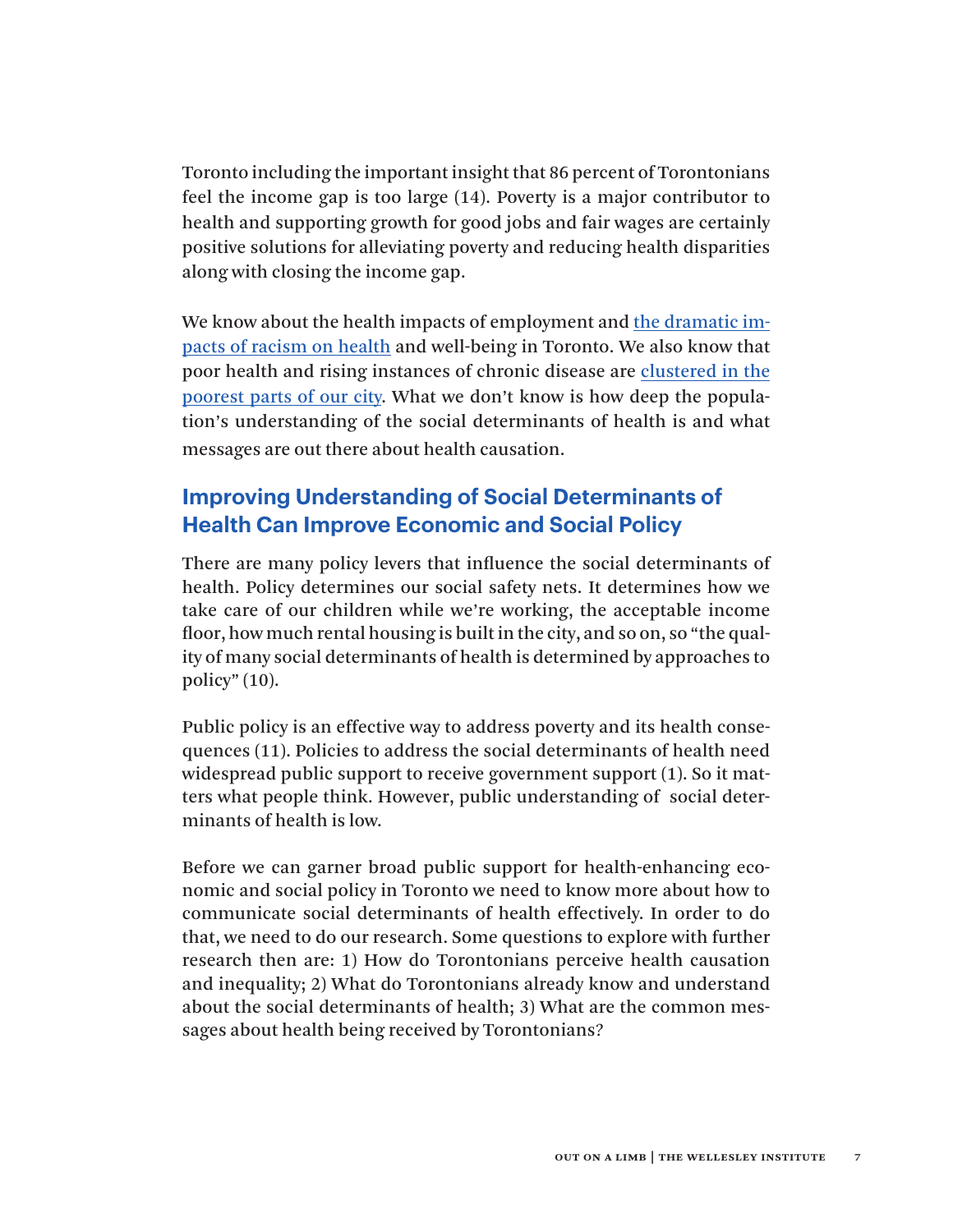With improved understanding of how to frame social determinants of health messaging for Toronto we can address social determinants of health through economic and social policy with broad public support and in turn reduce health inequities in the City of Toronto.